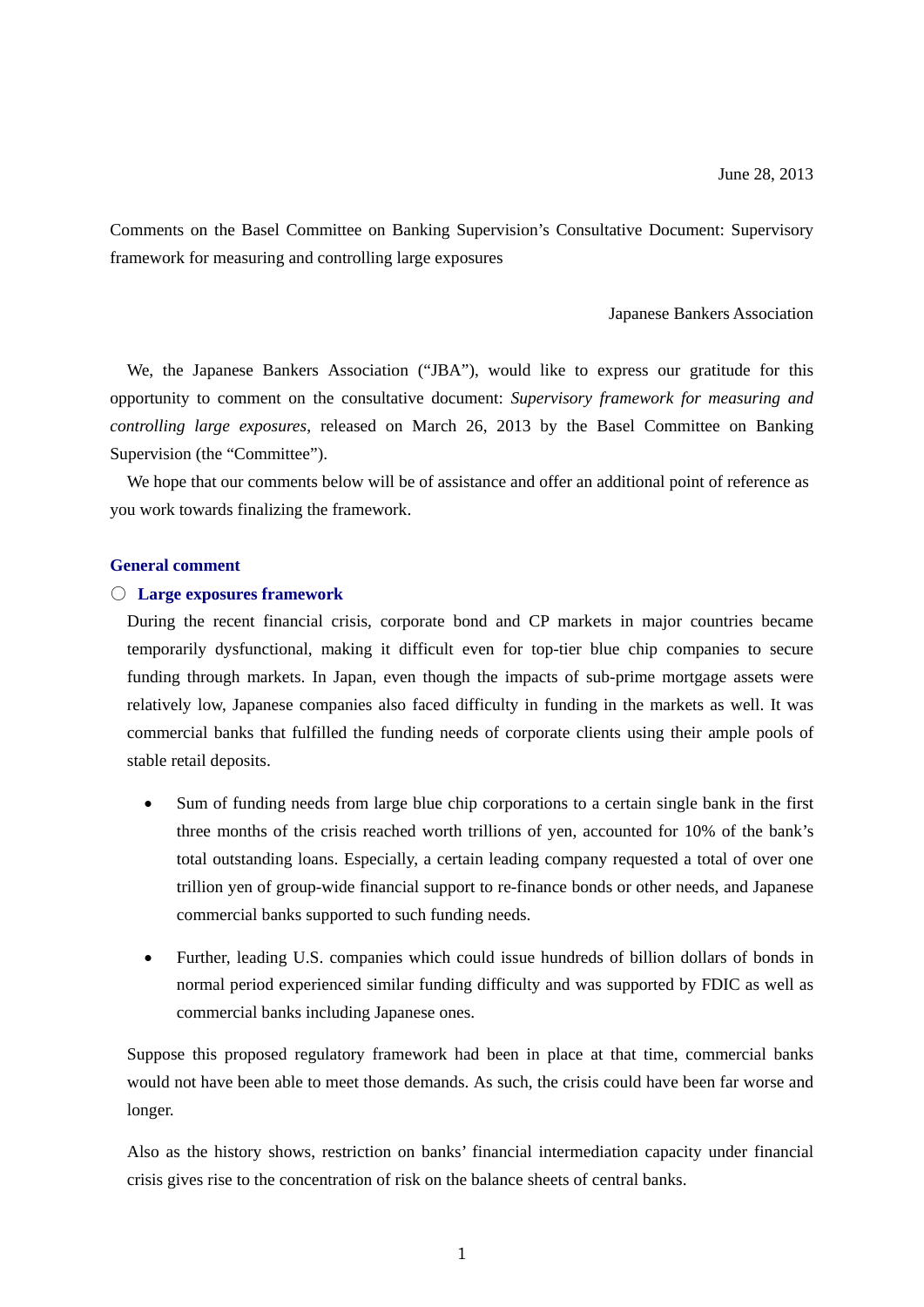Therefore, corporate exposures as well as inter-bank exposures should be subject to the framework where exceptional treatment is allowed during the financial stress.

In addition, it is also necessary to consider exemption in the case where a bank extends credit support to a financial institution that has failed or is encountering financial problems for their restructuring.

In respect of the contagion risk, we consider that Tier 2 capital has an effective loss-absorbing capacity that can serve as a buffer for senior creditors, and preventing contagion of bank defaults. Further, Basel III requires Tier 2 capital to contain written-off or conversion features so that in the event of unexpected significant loss arising from the counterparty's default, etc., and thus, Tier 2 capital will effectively function as going-concern capital in a crisis situation.

All of these points above suggest that making going concern capital as the only eligible capital base is too conservative. Giving due consideration to the role of the banks during the financial crisis and the negative effect of regulatory tightening on real economy, we strongly argue that the eligible capital base for exposure limit should be total capital.

In addition, to ensure regulatory consistency, capital (denominator) should be defined to include the capital of affiliated companies.

The Committee also proposes a tighter limit to inter G-SIB's exposure. However, given that G-SIBs are already subject to stricter regulations than other financial institutions such as additional loss absorbency requirements and recovery planning requirements, the proposed tighter limit is excessively conservative. It may become a disincentive for G-SIBs to undertake interbank transactions in the event of market freeze, resulting in unstable funding and higher systemic risk. Therefore, we can not support applying a tighter limit to G-SIBs.

#### ○ **The case for materiality-based regulation**

Setting complicated rule which does not incorporate the concept of materiality under Pillar 1 imposes undue operational burden on risk management practices of financial institutions and its benefit is disproportionately small compared to its cost. In particular, applying the "granularity test" and "connected counterparties" assessment proposed under the Consultative Document to all transactions/counterparties will cause a significant burden in practice and is deemed to be unrealistic.

Therefore, the BCBS is respectfully requested to provide exemptions based on materiality, for example:

- ・ Granularity test:
	- If a transaction accounts for 10% or less of the bank's eligible capital, such a transaction should be exempted from the granularity test and look-through approach ("LTA").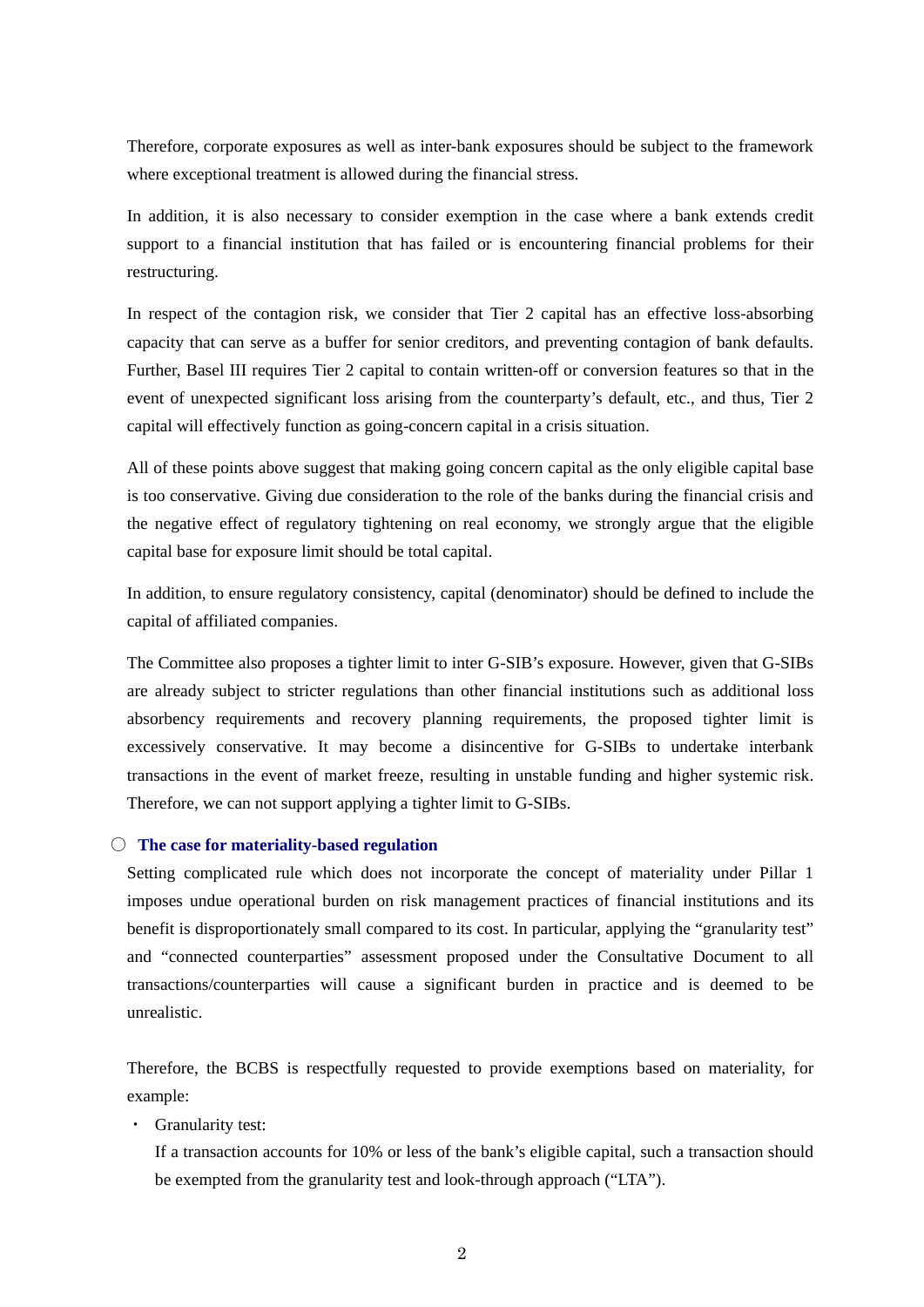#### ・ Connected counterparties:

If the exposure to a counterparty accounts for 1% or less of the bank's eligible capital, such a counterparty should be exempted from the connected counterparties assessment based on economic interdependence.

#### ○ **Ensuring consistency with other international regulatory regimes**

Alignment with related regulations, especially the areas set out below, should be made in order to avoid the partial optimization of or inconsistency among regulations, overregulation, unnecessary reporting burden and other adverse consequences.

(Eliminating inconsistency among regulations)

- ・ Ensure consistency with the existing regulatory framework for derivative exposures to promote central clearing of derivatives through CCP.
- ・ Eliminate any factors that could be a disincentive to the holding of eligible assets (collateral) under margin requirements, etc.
- ・ Make sure that applying the large exposures framework to interbank transactions does not harm the availability of banks' term funding which is required by the Liquidity Coverage Ratio ("LCR") framework.

(Avoidance of operational burdens such as duplicative reporting due to inconsistent definitions among regulations, etc.)

・ Ensure consistency in definition with other international regulatory frameworks such as the Financial Stability Board Data Gaps Initiative ("FSB") (Reporting of I-I Data (Asset side)).

|                          |          |               |             | The proposed framework  | <b>FSB</b>                  |
|--------------------------|----------|---------------|-------------|-------------------------|-----------------------------|
|                          |          |               |             | (including QIS etc.)    | $(I-I-data)$                |
| Large exposure reporting |          |               |             | Top 20 and more         | Top $50$                    |
| Sorting                  | criteria | for           | largest     | [On a gross basis]      | Potential exposure ("PE")   |
| counterparty exposures   |          |               |             | Loans                   | of derivatives transactions |
|                          |          |               |             | + Debt Securities       | + MTM of short-term         |
|                          |          |               |             | $+$ Equities            | financial assets            |
|                          |          |               |             | $+$ CCF                 | $+$ MTM of equity           |
|                          |          |               |             | + Trading Book          | investments                 |
|                          |          |               |             | (Total Exposure)        | + MTM of fixed income       |
|                          |          | + Derivatives | investments |                         |                             |
|                          |          |               |             | (Total Exposure)        | + Net Notional CDS          |
|                          |          |               |             | + Collective investment | + Net MTM CDS               |
|                          |          |               |             | undertakings (Total     |                             |
|                          |          |               |             | Exposure)               |                             |
|                          |          |               |             | $+$ CCP                 |                             |
|                          |          |               |             | (Total Exposure)        |                             |
| Definition of loans      |          |               |             | Item: Loans             | Item: Lending               |
|                          |          |               |             | "Standardised<br>Either | (Undrawn Commitments        |
|                          |          |               |             | Approach" or "Internal" | $+$ Funded                  |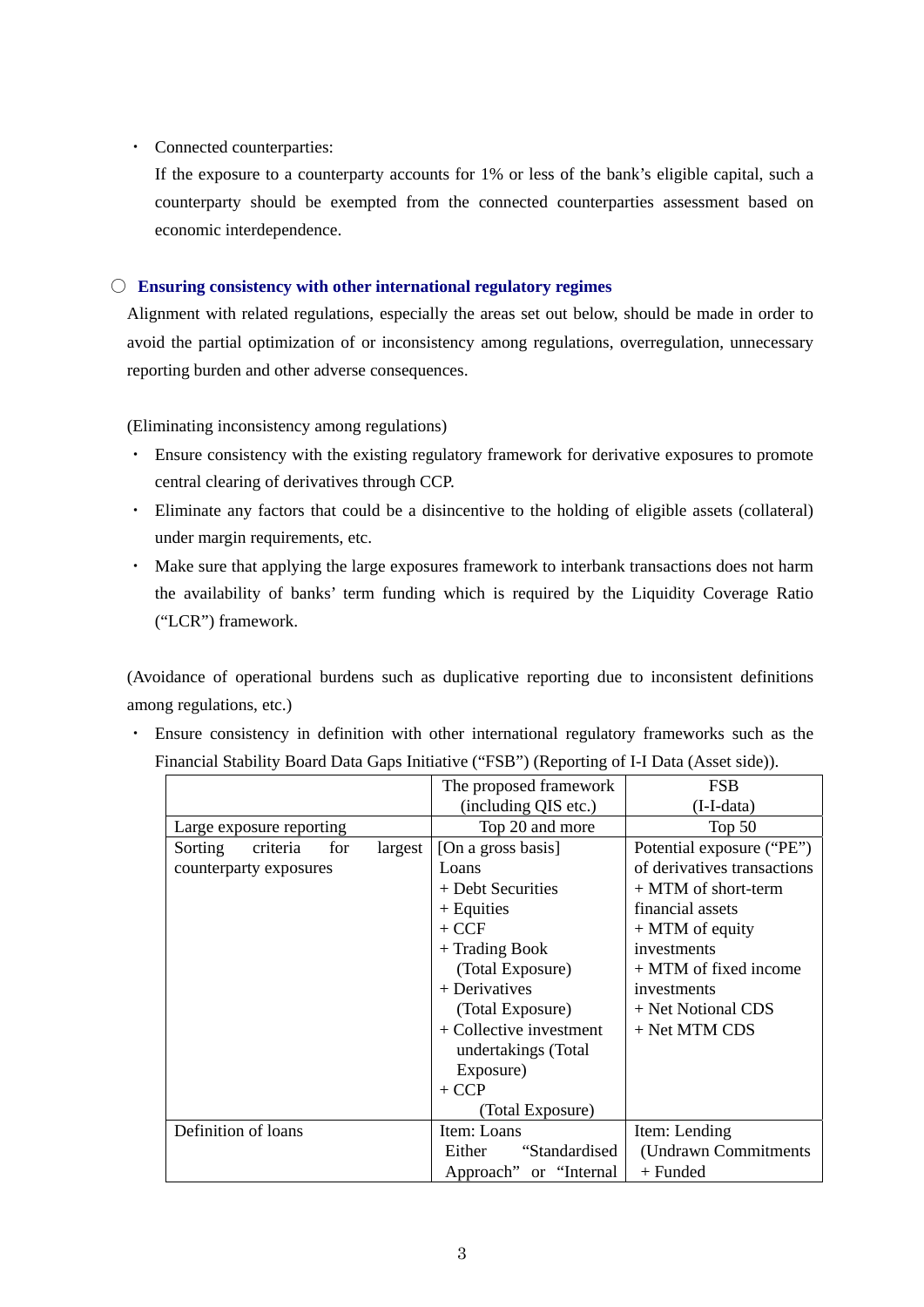|                                                | The proposed framework                                                                                                                       | <b>FSB</b>                                                                                                                                 |
|------------------------------------------------|----------------------------------------------------------------------------------------------------------------------------------------------|--------------------------------------------------------------------------------------------------------------------------------------------|
|                                                | (including QIS etc.)                                                                                                                         | (I-I-data)                                                                                                                                 |
|                                                | ratings-based approach"<br>is adopted.                                                                                                       | + Credit Reserves)                                                                                                                         |
| Definition of fixed income                     | Item: Debt Securities<br>"Standardised<br>Either<br>Approach" or "Internal<br>ratings-based approach"<br>is adopted.                         | Fixed<br>Item:<br>Income<br><b>MTM</b><br>Total MTM value of<br>debt<br>instruments<br>(not<br>risk<br>internal<br>issuer<br>calculation). |
| Definition of equity                           | Item: Equities<br>Either<br>"Standardised<br>Approach" or "Internal<br>ratings-based approach"<br>is adopted.                                | Item: Equity MTM<br>Total MTM value of<br>equity<br>(not<br>internal<br>issuer risk calculation).                                          |
| Definition of short-term financial<br>assets   | 3 months or less                                                                                                                             | 1 year or less                                                                                                                             |
| Reporting of L/C                               | Reported as a CCF item<br>in banking book off<br>balance<br>sheet<br>commitments.<br>(20%<br>haircut is applied to<br>L/C.                   | Reported as a part of<br>Lending.                                                                                                          |
| Fixed income investment in trading<br>book     | Reported as "Debt" in<br>trading book.                                                                                                       | FSB does not have<br>"banking/trading book"<br>categories.<br>All relevant investments<br>are reported in the above<br>"Fixed Income MTM". |
| Equity investment in trading book              | Reported as "Equity" in<br>trading book.                                                                                                     | FSB does not have<br>"banking/trading book"<br>categories.<br>All relevant investments<br>are reported in the above<br>"Equity MTM".       |
| Derivatives exposures                          | 4 categories under trading<br>book;<br>1) Forwards,<br>swaps,<br>futures<br>2) Options<br>3) Credit Derivatives<br>Credit-linked notes<br>4) | 6 categories;<br>1) Credit<br>2) Commodities<br>3) Equity<br>4) FX<br>5)<br><b>Interest Rate</b><br>Other<br>6)                            |
| Definition of repos/reverse repos<br>exposures | 3 months or less                                                                                                                             | No specific definition in<br>terms of maturity.                                                                                            |

・ Eliminate duplicative reporting burden in relation to the Global Trade Repository (GTR) reporting.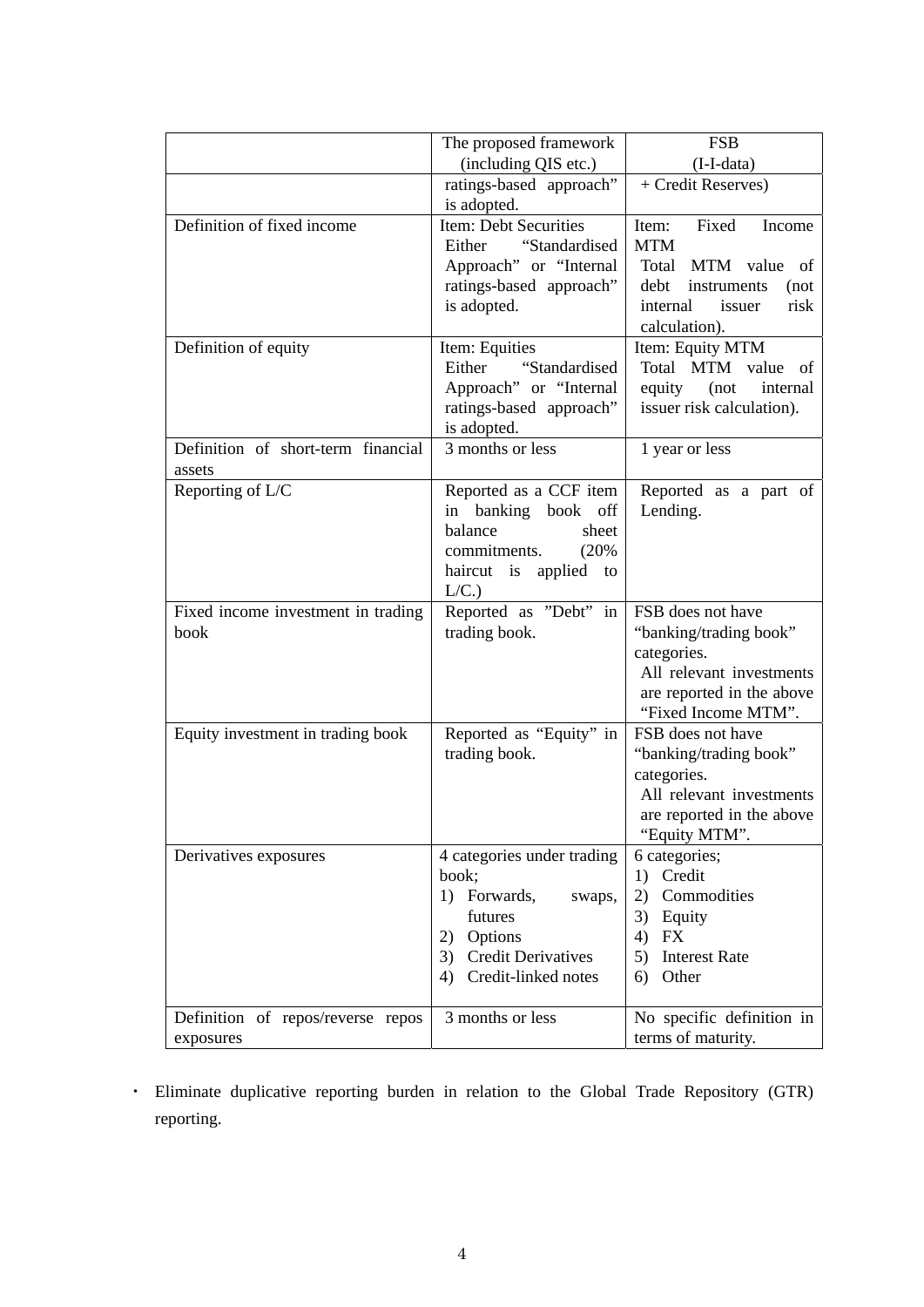#### **Specific Comments**

### **1. The Committee welcomes views on the proposed definition of large exposures and on the proposal for reporting.**

In accordance with the Basel Core Principles, most Basel Committee member jurisdictions define a large exposure threshold as 10% or more of eligible capital. The current reporting threshold (i.e. 10%) is considered to be conservative, maintaining sufficient buffer before reaching to the hard limit on exposure to the counterparty (i.e. 25%). Therefore, it is unclear why the Committee is proposing a lower threshold (i.e. 5%).

Since Basel III considerably improved the quality of capital, the scope of reporting will be significantly expanded even if the current 10% threshold is retained, compared to that under the Basel II framework, meaning that the regulation will be effectively strengthened. In addition, taking into account the increased administrative burden arising from, among other things, proposed expansion of the definition of connected counterparties as well as further strengthening of regulations, there is no compelling reason for introducing a lower threshold of 5% and thus it is considered that the current 10% threshold should be retained.

Further, the basis and objectives of requiring reporting of (1) "the largest 20 exposures," (2) "the exposures both before and after applying credit risk mitigation techniques" and (3) "large exposures to counterparties to which the large exposure limit does not apply (e.g. sovereigns)" on an ongoing basis are unclear. Unless those are shared with the private sector, the BCBS should not impose undue reporting burdens on them.

For sovereign/PSE exposures, as it is the case for regulatory capital requirements, the existing large exposures frameworks for sovereign exposures may differ across jurisdictions where PSEs exist. Therefore, to ensure consistency in the treatment in each jurisdiction, the BCBS is respectfully requested to exclude all PSEs from the scope of the large exposures framework for now and start discussing again in line with the treatment of sovereign exposures.

Our particular concern is that, in the repo market, if the large exposures framework is applied to the securities pledged as collateral to the buyer/cash investor, it may give rise to adverse effects such as the decline in the repo market function as well as to a cumulative impacts from other initiatives to tighten regulations including the leverage ratio requirements and shadow banking regulation. Therefore, it is necessary to give due regard to the treatment of assets accepted as collateral in the repo market.

# **2. The Committee welcomes views on the criteria proposed for the identification of connected counterparties when they pose a single risk.**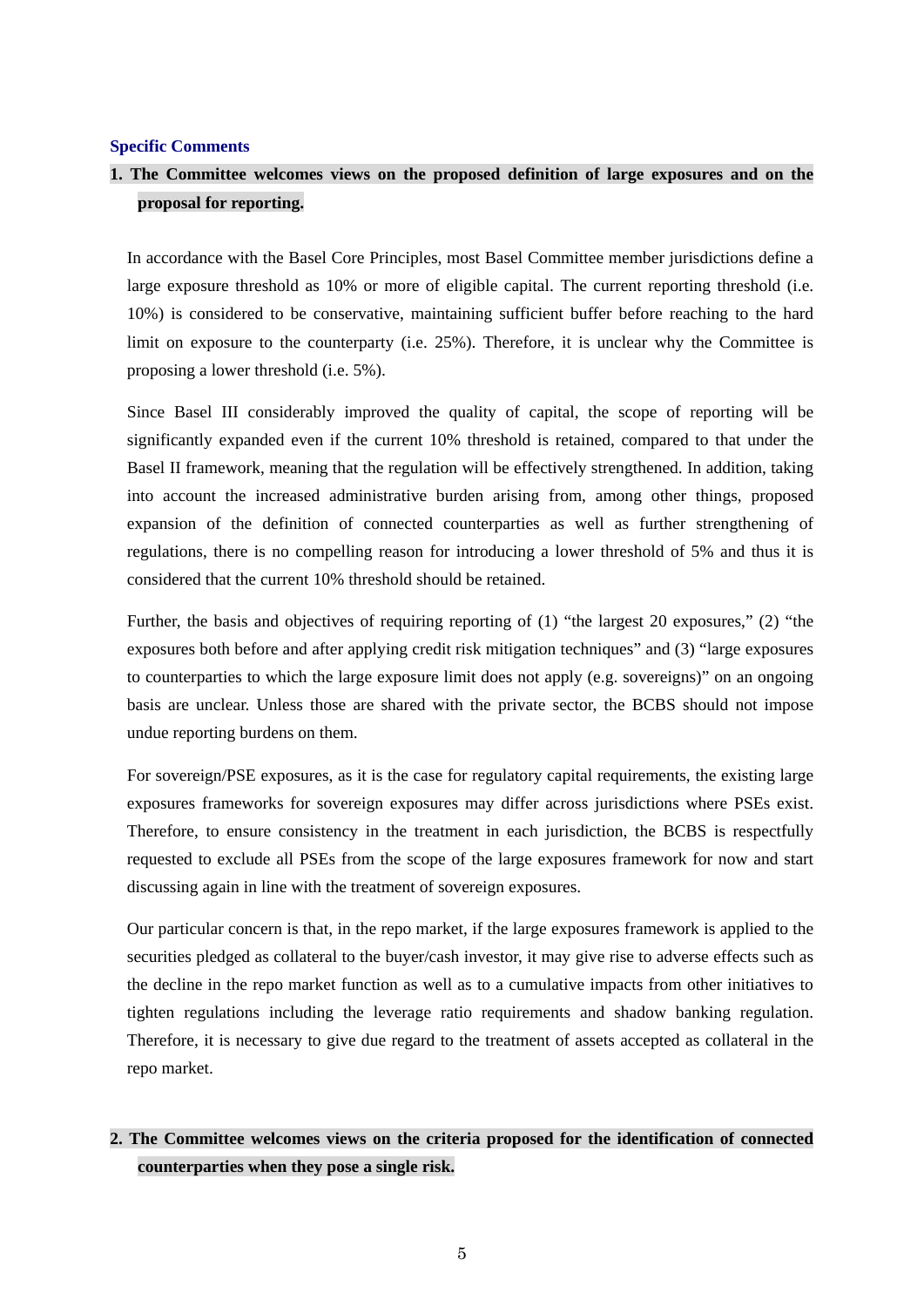The assessment of economic interdependence largely depends on qualitative judgements and thus its implementation may vary across jurisdictions. This would run counter to the BCBS's basic approach to seek regulatory consistency internationally.

Further, the rule setting under Pillar 1 in a complicated and a 'one-rule-fits-all' manner without any consideration of materiality imposes undue burden on risk management practices of financial institutions and gives rise to an unbalanced cost-benefit equation. In this regard, it is suggested that only "control relationship" criterion should be set under Pillar 1, leaving other criteria such as economic interdependence to the discretion of bank's risk management and supervisory framework in each jurisdiction to ensure effective treatment based on materiality.

[Joint venture between two financial institutions]

In a case where a joint venture (JV) between two financial institutions extends credit to a third party, such extension of credit may be required to be included in large exposure management framework at both financial institutions and become subject to duplicative control. Moreover, lending/borrowing between a JV and one of its parent financial institutions is deemed an "intragroup credit exposure" for that institution whereas the same exposure could be deemed a "credit exposure to" or "from" the third party at the other parent financial institution.

Further if a JV obtains credit from a third-party financial institution, it would be deemed a credit exposure to two different groups under two parent financial institutions, resulting in a duplication of exposure management at such a third-party financial institution.

To avoid duplicative management of the single credit exposure or any conflicts mentioned above, it is suggested that the Committee should allow such transactions to be included in either of the parent groups depending, for example, on the level of control over the JV.

## **5. The Committee welcomes views on the proposal to calculate exposure value of banks' investments in OTC derivatives.**

It is considered appropriate to exempt derivative margins required under the Margin Requirements for Non-centrally Cleared Derivatives from the large exposures framework in order to ensure consistency with the margin requirements and to avoid a cumulative impact of strengthening regulations.

Specifically, given that variation and initial margins required under the margin requirements can be offset by derivative MTM and PE respectively in the event of a counterparty's default and also are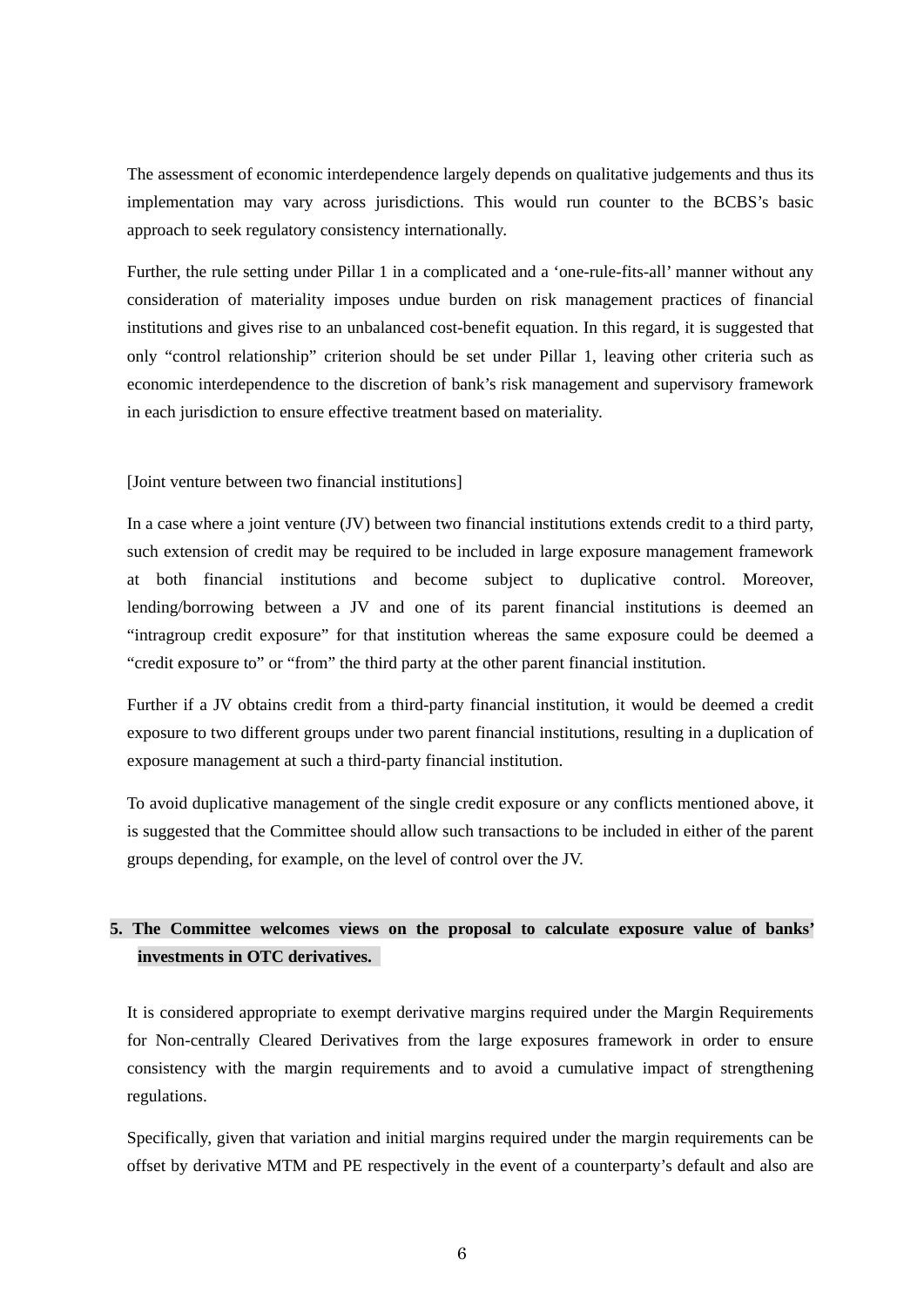segregated from the counterparty's assets, it is not right to subject those margins pledged to the large exposures framework. Such offsetting should also be taken into account in permitting the deduction of the amount of margin Exposure at Default (EAD) from the exposure based on the Current Exposure Method (CEM).

### **7. The Committee welcomes views on the proposal to generally apply a 100% CCF for "traditional" off-balance sheet commitments.**

Applying a flat 100% CCF to commitment lines means that the counterparty's Probability of Default (PDs) and the usage of the line at default are both assumed as 100%, which is overly conservative even for capturing tail risk. Such an excessive conservatism should be corrected by, for example, applying average percentage (based on historical data).

## **8. The Committee welcomes views on the proposed hybrid approach for banks that apply the "comprehensive approach" to financial collaterals.**

Currently, the substitution approach and the haircut-based approach are applicable to financial collateral under the risk-based capital requirements. It is our concern that the proposed hybrid approach may lead to more double counting of credit risk compared to the current approaches, and thus adjustment should be made to prevent such a situation.

If assets pledged as collateral in the repo market become subject to the large exposures framework by applying the substitution approach or the hybrid approach, it may give rise to adverse impacts on functionality of the repo market. Therefore, the BCBS is respectfully requested to give due regard to the characteristics of products and markets and provide an option to select appropriate approaches and methods, for example by permitting the application of the haircut-based approach to low credit risk financial assets such as government bonds and mortgage-backed securities.

## **11. The Committee welcomes comments on the proposal regarding interbank exposures and in particular in which cases specific exemptions would be warranted.**

(1) Short-term interbank transactions (i.e. overnight and other short-term transactions of around one month or less), (2) deposits for payment purposes and (3) deposits to foreign central banks should be exempted from this large exposures framework for following reasons:

・ While the uncollateralized interbank market and bank reserves are closely related, and so are bank reserves and monetary policy, if short-term interbank transactions (up to one-month or so) which play a pivotal role in the money market are restricted, it would have a significant effect on market participants and undermine the orderly market operation and the stability of the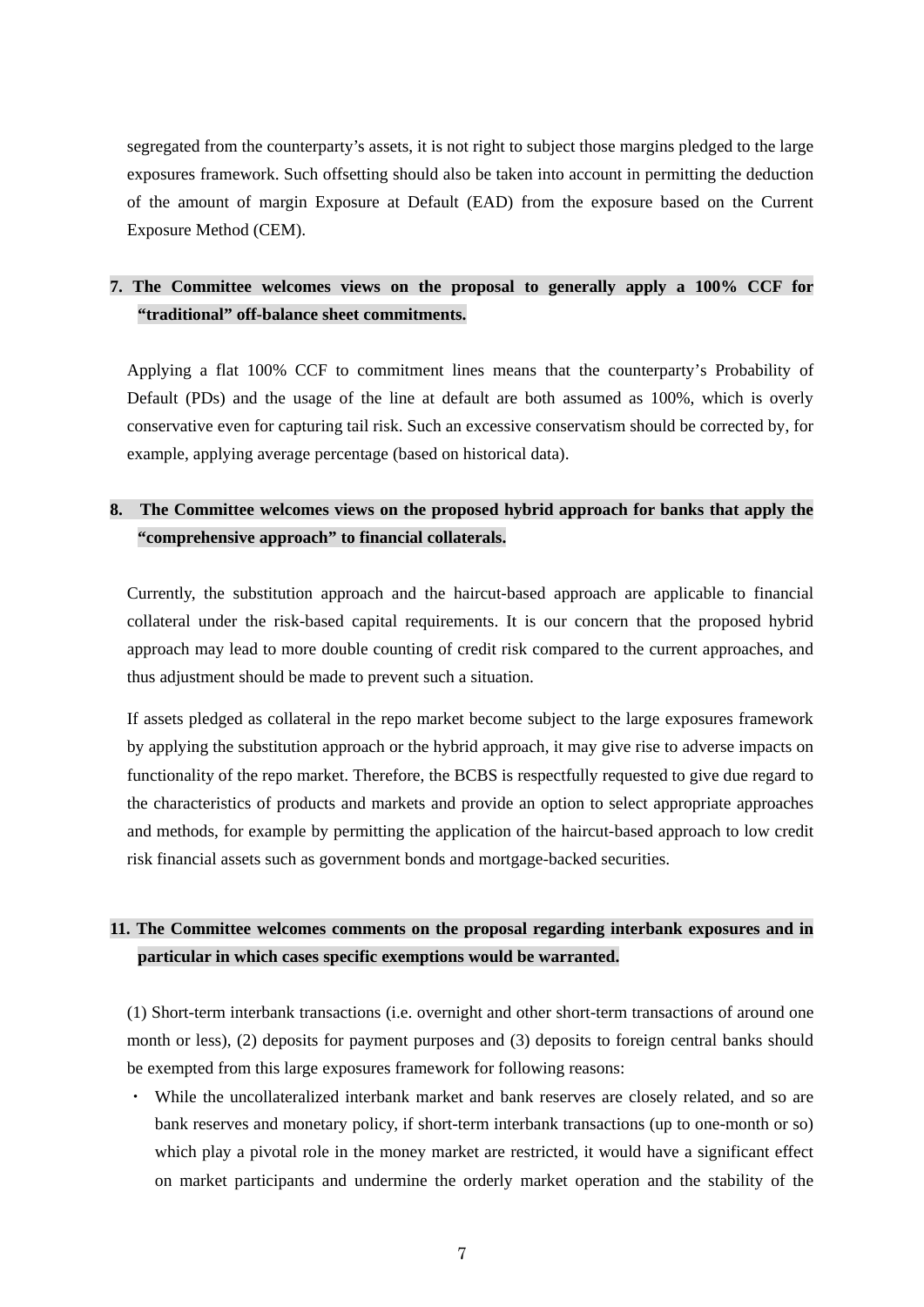short-term money markets resulting in the restriction on the transmission mechanism for monetary policy by the central bank.

- ・ Given that banks have to maintain a liquidity buffer for projected net cash outflows during the stress period of one month mandated by the LCR requirements under Basel III, the large exposure limit should not be applied to the term funding that could be used for that buffer.
- ・ Depending on the condition of financial markets, including above interbank transactions to large exposures framework could have negative effects on overall short term money markets, as well as smooth funding operation at individual financial institutions.
- ・ If the large exposure limit is applied to the short-term (up to one month or so) interbank markets where the effect of credit risk factor on pricing is relatively small, a cliff effect could arise at the term threshold, distorting the yield curve formation in the markets and eventually affecting the monetary policy.
- ・ Since it is difficult from operational perspectives to capture and report the peak exposure of the intraday interbank exposures on a global and real-time basis, requiring that could disturb payments and settlements between banks.

# **12. The Committee welcomes comments on the calibration of the granularity threshold and whether the mandatory application of the look-through approach to the transaction where an underlying exposure may exceed the granularity threshold will raise specific issues.**

#### ○ **Look-through approach to funds and securitizations**

The Committee proposes 1% of the total value of the transactions as a threshold for granularity test. However, it is not reasonable to measure concentration at the securitization transaction level given that the size of financial institutions varies.

Further, a "hard" or Pillar 1-type limit that requires day-to-day monitoring is not suitable for fund investments and securitization transactions because the reporting frequency of such transactions is generally monthly or quarterly, meaning that reporting always falls behind.

In this view, a "soft" limit or monitoring under Pillar 2, should be adopted and the granularity test should be applied based on the materiality of the collective investment undertakings ("CIU") taking into account the size of the financial institution. The following points should also be considered in order to reduce administrative burden and to avoid excessive conservatism.

- ・ In light of the objective of the large exposures framework that is to control losses in the event of default of a single counterparty, for securitization exposures with a senior/subordinated structure, the granularity test should not be required if, for example, the single largest asset in the underlying pool is smaller than the amount of credit enhancement.
- ・ To raise the proposed granularity test threshold from 1% to 5%.